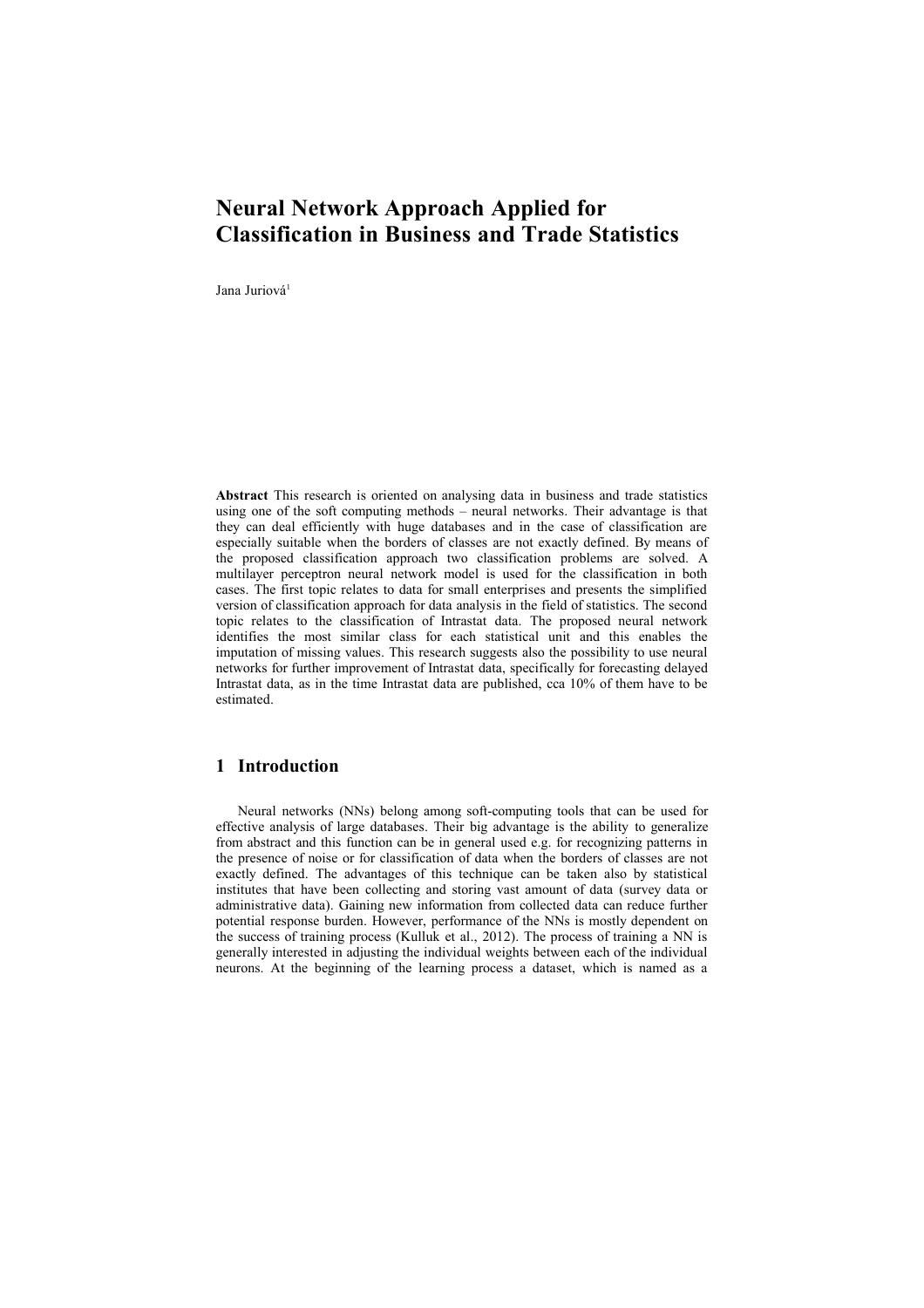#### 2 Jana Juriová

training set, is presented to the inputs to determine the correct outputs. When the learning process is finished, a testing dataset is used to evaluate the generalization capability of the classifier.

#### **2 Feed-forward neural networks**

Feed-forward NNs, which are also known as Multi-Layer Perceptrons (MLP), are one of the most popular and most widely used NNs models in many practical applications due to their high capability to forecasting (e.g. in Farzan, 2006) and classification. In feed-forward neural networks the signal is being spread from input neurons (neurons whose inputs are signals from environment) through hidden neurons (neurons that are connected by its inputs and also outputs with other neurons) towards output neurons (neurons whose outputs lead into environment). Thus, in this network the information moves in only one direction, forward and there are no cycles or loops in this network. More on perceptrons can be found in (Rojas, 1996).

### **3 Classification in business statistics**

A three-layer feed forward neural network is constructed and trained for classification of data into two groups. The input data are individual data surveyed for small enterprises. In this example two indicators are used: the registered number of employees and the registered number of employees - women. The reason for two indicators is the possibility to depict results in two-dimensional space. For the construction and training of the neural network individual data from two branches (according to the classification NACE II) are used, and then two classification groups are created. The first group of statistical units is of the Warehousing and storage - NACE 52 (Figure 1) and the second group of the Motion picture, video and television - NACE 59 (Figure 2). This way each group or class is characterized by a certain structure of employees: number of all employees and number of employed women.



Firstly a three-layer neural network is created with two inputs - data from twodimensional space, two outputs - two classification groups and ten hidden neurons. As the output function of neurons the logistic function was used. After the construction of neural network its training for classification into two groups can be conducted. The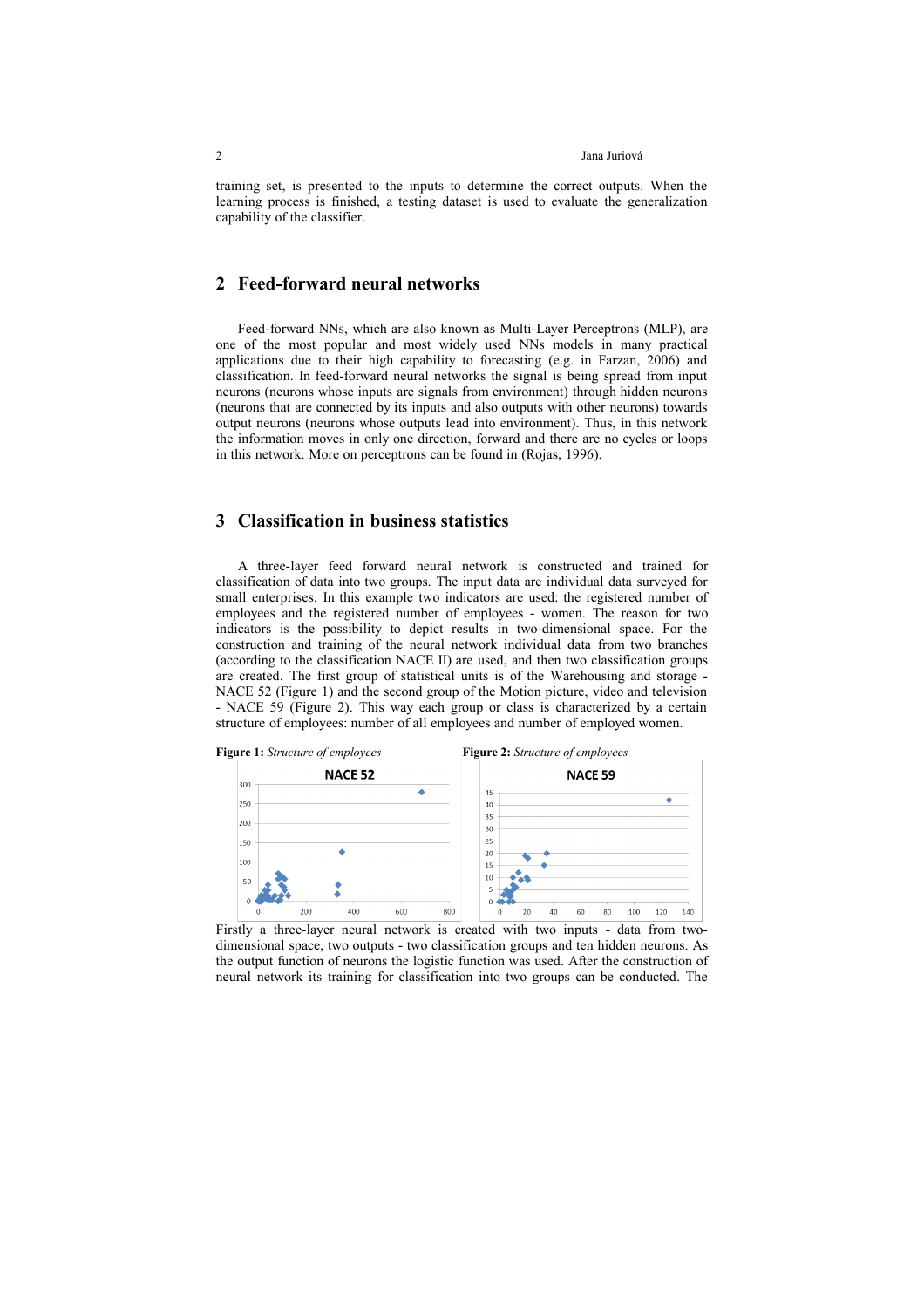trained network can be used for classification of original data; this step stands for verification of the model. The borders of groups created by neural network are not exact as the neural network computes probabilities, with which a certain unit belongs to each class. On the Figure 3 the function (green line) is depicted that divides the two-dimensional space into 2 classes (red and blue points). As we can see the borders are not really exact. However, our testing data are not so large data sets, but they are data with outliers (for the reason of simplicity). The probability of inclusion into a certain class is relatively high (it oscillates around 80 per cent).

Once the network is trained new data can be run through it and classified. The network will classify new data based on the previous data it was trained with. If an exact match cannot be found, it will match with the closest pattern in memory. In our case e.g. data from other branch can be chosen and we can analyze, to which of two classes it belongs. The result is the information on similarity of employee's structure of both groups. For example we have data from the branch of Transport - NACE 49 (Figure 4) and we would like to analyze, to which of the two branches mentioned above it is more similar. After applying the constructed neural network it is obvious that the branch of Transport is more similar by its employees' structure to the first class - the branch of Warehousing and storage. The probability is in average 91% for the first class.



The presented approach can be enlarged for more indicators and more classification groups and this is described in the following chapter.

## **4 Classification approach applied for imputing missing values in Intrastat system**

The proposed classification approach is tested also on surveyed Intrastat data – data on foreign trade. Monthly data are available for every month of year 2009. The subject of analysis are data on dispatches from the full declaration (if a company reaches turnover from dispatches above the exemption threshold 1 700 000 EUR, it has to fill the full declaration). Data are classified into 8 groups according to the region of origin. The NN proposed in the previous chapter is used, defined with 9 inputs which represent different surveyed items for individual business reports (identification number of company, time period, number of items in report, serial number of item, code of item, invoiced sum, region, net weight, amount of goods).